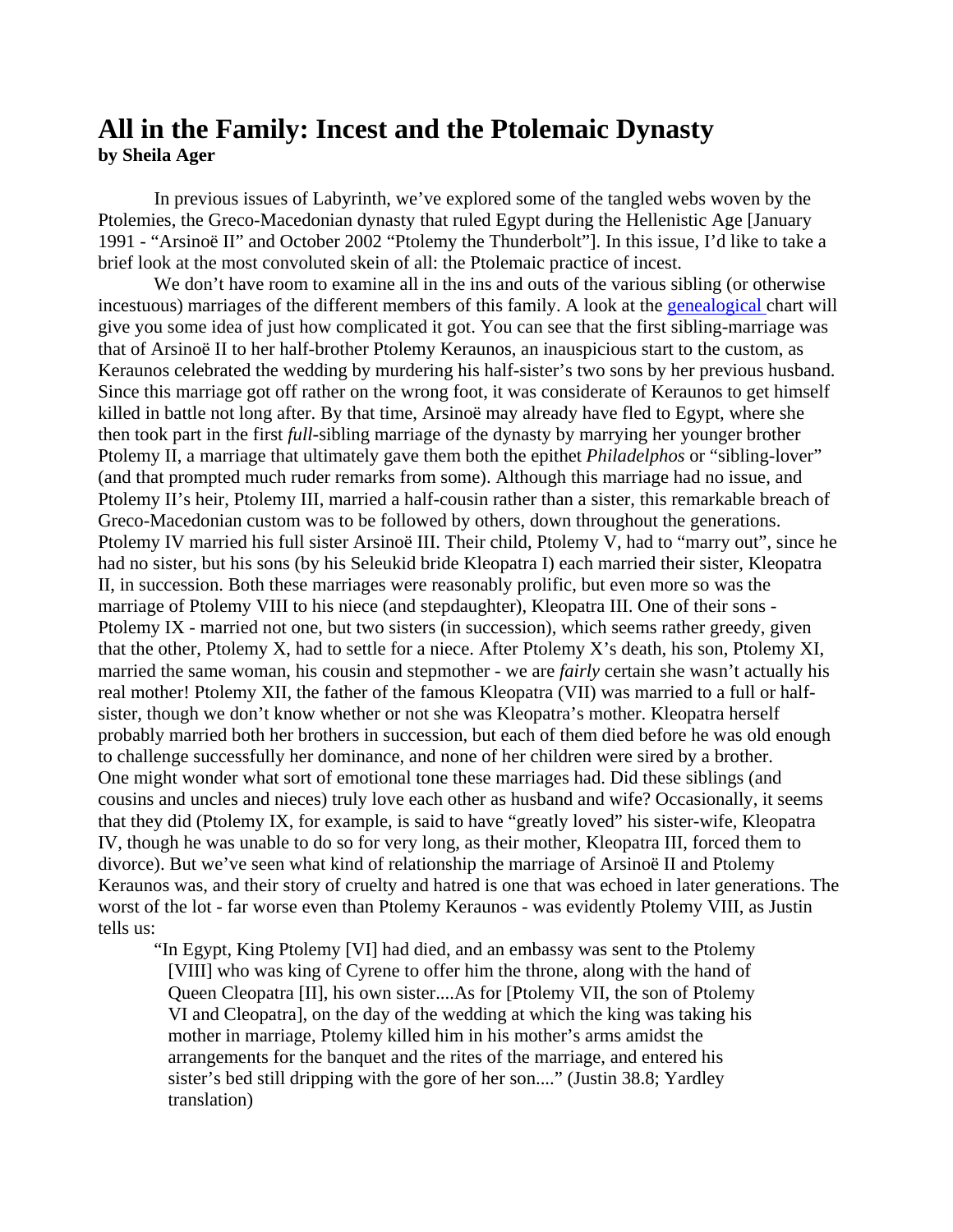Another inauspicious beginning (and suspiciously similar to Justin's account of the marriage of Arsinoë II and Keraunos). If Kleopatra II didn't already hate her younger brother now her husband - the murder of her young son would surely have provoked such a sentiment. She cannot have been much more endeared to her new mate by his next actions. Either by rape or seduction, Ptolemy VIII fathered a son on her daughter, Kleopatra III, and subsequently married her. Whether he divorced Kleopatra II or not is unclear. The three ruled together in what's been called "an unholy *ménage à trois*" until 116, when Ptolemy died. It was a far from peaceful reign. At one point, for example, Kleopatra II succeeded in temporarily ousting her brother and her daughter from Alexandria, and reigned there alone for a time. On this occasion, Ptolemy once again displayed his peculiar hatefulness by murdering Kleopatra's last remaining son, Ptolemy Memphites - who was also his own child - dismembering the body, putting it in a box and despatching it to the boy's mother as a birthday present.

Small wonder that Peter Green has characterized the Ptolemaic dynasty as morally depraved:

> "If the word 'degeneration' has any meaning at all, then the later...Ptolemies were degenerate: selfish, greedy, murderous, weak, stupid, vicious, sensual, vengeful, and...suffering from the effects of prolonged and repeated inbreeding." (*Alexander to Actium*, Berkeley/Los Angeles 1990, p. 554). Michael Grant takes it one step further in his biography of Kleopatra VII: "certain elements in her character may have been due to this persistent inbreeding - notably her total absence of moral sense, and a tendency to murder her brothers and sisters which may have been partly an inherited family habit." (*Cleopatra*, New York 1972, p. 27)

But Ptolemy VIII's and Kleopatra VII's behaviour cannot be ascribed to *inbreeding*. I think we're probably safe in saying that Ptolemaic moral behaviour is likely to have been the result of nurture (or perhaps the lack thereof) rather than nature. I don't believe we need spend much time on the question of whether Kleopatra, as a kind of Ptolemaic "bad seed", actually inherited a concentrated set of chromosomes genetically programming her to murder her siblings. Nevertheless, what about the actual physical effects of inbreeding on the Ptolemies?

Ptolemy VIII, popularly (or perhaps unpopularly) known as *Physkon* ("Pot-Belly") among the Alexandrians, is sometimes brought forward as an example of the deleterious physical effects of incest among the Ptolemies (despite the fact that Ptolemy VIII was not himself inbred). Coin portraits and sculptures of this member of the clan show him to have been quite heavy, and the picture is "fleshed out" (as it were) by literary descriptions of him:

"To the Romans...he was as ludicrous a figure as he was a cruel one to his fellow-citizens. He had an ugly face, and was short in stature; and he had a distended belly more like an animal's than a man's. The repulsiveness of his appearance was heightened by his dress, which was exceedingly fine-spun to the point of transparency, just as if he had some motive for putting on display what a decent man should have made every effort to conceal." (Justin 38.8; Yardley translation.)

A repellent outer man to match the repellent inner man. But even leaving aside the issue of source bias (bound to exaggerate negative characteristics), it's very clear from other sources that Ptolemy VIII's weight problem was a matter of *lifestyle* - he is said to have lived a life of tremendous luxury and self-indulgence. There is no need to posit a freak recessive "fat" gene in the Ptolemaic clan, made dominant by repeated incest.